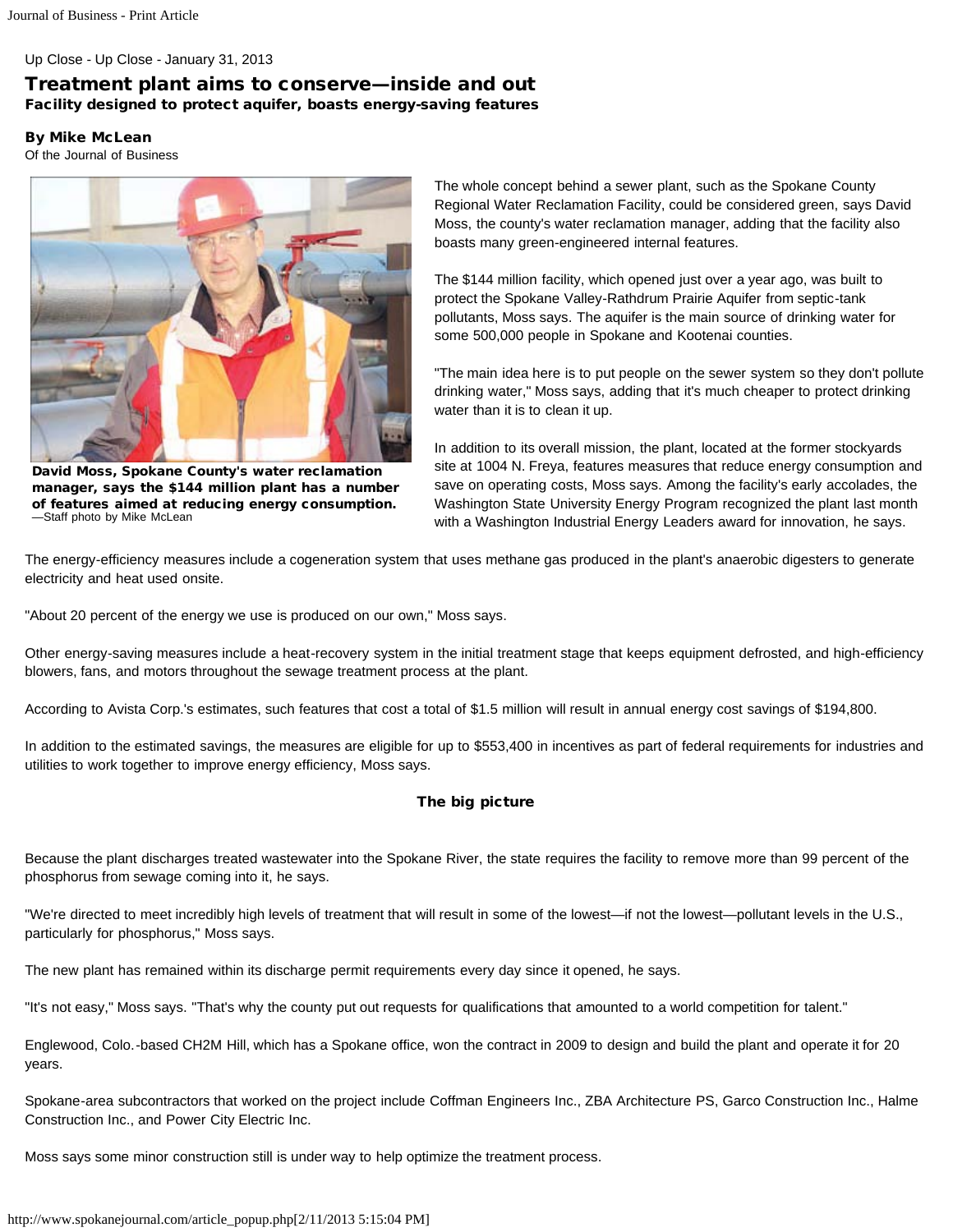"We're using the leading edge of proven technologies," he says. "It can take up to two years through various seasons to dial it all in."

CH2M Hill employs a 12-person staff to operate the facility, and the county employs another six people at the plant, including its wastewater resources staff.

The plant is treating an average of 6.7 million gallons of sewage a day, serving a population of roughly 100,000 people.

Under its current capacity of 8 million gallons a day, the plant has more than enough capacity to handle sewage from 5,000 additional households in the Valley that still are connected to septic systems, he says.

The plant, which currently takes up less than a third of its 20-acre site, also is designed to expand to treat up to 24 million gallons a day.

"It's all set up to expand in modular quantities," Moss says. "It can expand by another 4 million gallons quite quickly. I think 24 million gallons is the maximum size it would ever need to be even for the projected 50-year growth for our service area."

The plant costs the county \$6 million a year to operate, Moss says. Of that, \$600,000 goes into a major-equipment repair and replacement fund.

The monthly sewer services fee for a single-family residence in unincorporated Spokane County is \$45.16, and the fee for single-family residences in Spokane Valley is \$46.26.

By comparison, the city of Spokane's monthly sewer services fee is \$55.15 for single-family residences inside the city, and \$81.51 for its residential accounts outside of the city, to treat sewage at its separately operated plant at 4401 N. Aubrey L. White Parkway in northwest Spokane.

Under an agreement with the city, the county can send up to 10 million gallons of sewage a day to the city's treatment plant, but currently is sending only about 1.8 million gallons a day there, mostly from the northern part of the county, Moss says.

"The flow we take in relaxes the pressure on the city. It allows the city to expand more easily, when they won't have to deal with as much flow," he says, adding that the city of Spokane also plans to expand and improve its sewage treatment plant. That plant, the Riverfront Park Water Reclamation Facility, also discharges treated wastewater into the Spokane River.

## Treatment process

At the Spokane County Regional Water Reclamation Facility, sewage goes through many stages of treatment. The facility produces reclaimed water that can be discharged into the river—or used other ways—and biosolids that are hauled off-site to be made into compost.

As sewage arrives at the plant through two main sewer lines, it's first treated at the initial containment area called the head works, which screens out rags, plastics, and other large inorganic objects, and sends the sewage through a sand- and grit-removal process.

Sewage then goes through two primary-clarifier tanks that settle out some of the solids and grease.

In the next step, beneficial microbes separate suspended solids from the effluent.

"Sometimes we add oxygen depending on the metabolism of the biological agents," Moss says.

The county kick-started its biological treatment by hauling in 200,000 gallons of microbe-laden sludge from the city's treatment plant.

"The city had healthy and robust activated sludge," Moss says.

The effluent then goes through a membrane system that includes 6 million hollow fibers that look like long, taut strands of spaghetti. The water percolates through microscopic pores that filter out tiny particles.

The fibers, which regularly are back flushed, cleaned, and rejuvenated, can last up to 10 years, Moss says.

In the final two treatment stages, the water is disinfected with chlorine and then dechlorinated to meet water quality standards for discharge into the river.

The treated wastewater also can be reclaimed for a number of other uses, Moss says.